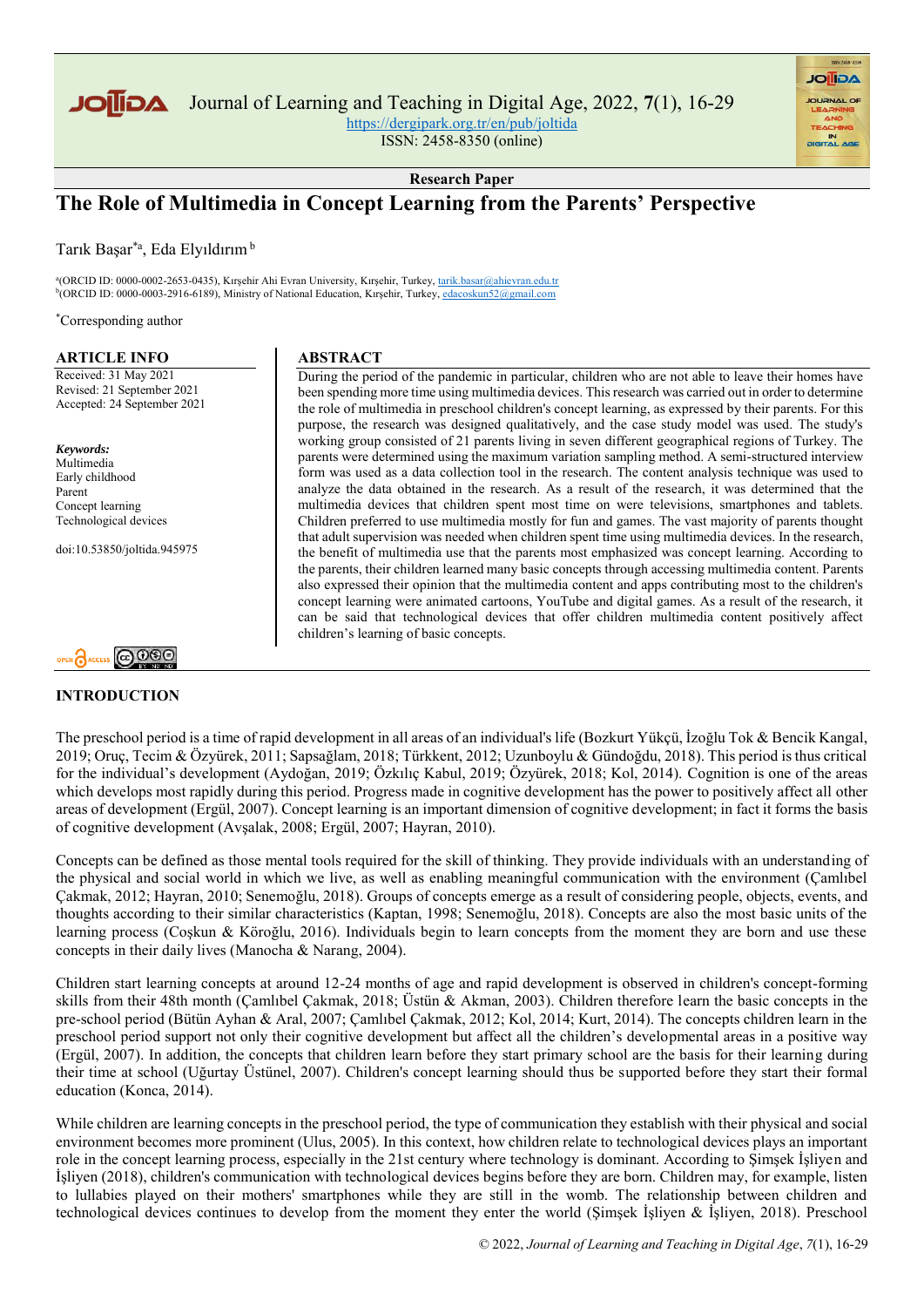children are introduced to technological devices at a very young age (Ateş & Durmuşoğlu Saltalı, 2019; Emir, 2011; Ergüney, 2017; Holloway, Green & Stevenson, 2015; İnci & Kandır; 2017; Konca, 2014; Özkılıç Kabul, 2019; Özyürek, 2018).

Today, with the widespread usage of technology and the internet, the time individuals spend with technological devices such as computers, tablets or smartphones has increased (Özkan, 2017). The frequent use of these devices by parents has made it easier for the children to access them (Kılıçkaya, Yıldırım, Çelik & Uyanık Balat, 2018). In fact, smartphones, which they are usually within easy reach, have now become toys for children (Park & Park, 2014). The age at which technological devices are first used (Gündoğdu et al., 2016; Özkan, 2017; Preradović, Unić & Boras, 2014; Rideout & Hamel, 2006; Yengil, Döner Güner & Topakkaya, 2019), and the age when internet usage begins (Kenanoğlu & Kahyaoğlu, 2011), have decreased to the preschool years. In the preschool period, television is one of the most common technological devices in children's daily lives (Yengil, Döner Güner & Topakkaya, 2019). Television comes into children's lives at an early age (Rideout & Hamel, 2006). They become active viewers from the age of three (Gündüz Kalan, 2010). Television is even seen today by some families as an extra "caregiver" (Akıncı, 2013; Dorey et al., 2009; Gündüz Kalan, 2010). Traditional fairy tales and stories have been replaced by animated cartoons that are broadcast on television (Aktaş, 2019; Canbekli, 2019).

One of the common features of technological devices such as computers, smartphones, tablets or televisions is that they create environments that appeal to more than one sensory organ. According to Akın (2015), these environments, taken together constitute the world of multimedia. In other worlds multimedia is the sum of those environments which stimulate an individual's sense of sight, hearing and touch, in which information is presented in more than one specific medium (Yalçınkaya, 2017). Multimedia as a whole thus presents information to individuals informs which they can both see and hear (Coşkun, 2015).

Multimedia is widely used in educational technology. In combination with other methods, the usage of multimedia in the teaching process contributes positively to students ' learning (Nusir, Alsmadi, Al-Kabi & Sharadgah 2013). Learning materials prepared using multimedia can be presented in various forms, whether visual or verbal (Mayer, 1999). The main elements of multimedia are text, video, audio, graphics and animation (Shilpa & Sunita, 2013). Multimedia that uses elements such as sounds, images and videos provides more realistic learning environments for children (Jones & Liu, 1997). Learning media enriched with these or other elements, such as animation, positively affects the concretization and learning of knowledge (R. Bulut, 2018), and also makes learning environments more enjoyable for the learners (R. Bulut, 2018; Yıldız, 2009). It can be said that multimedia, which affects the learning process positively, also has a positive influence on concept learning. According to Beydoğan and Hayran (2015), the most effective learning environments for concept learning are multiple learning environments. Multimedia contributes positively to students' ability to concretize and reinforce concepts by visualizing them (Çoruk, 2015). Given the difficulties that preschool children experience in concretizing and interpreting concepts, a range of visual, auditory and other elements should be used (Gülmez, 2019).

In the current age, preschool children are a generation growing up with devices and platforms such as computers, the internet, smartphones, social media apps, video games and YouTube (Preradović et al., 2014). These children thus frequently encounter multiple different environments through the technological devices that they use. The main purpose of this study was to determine the role played in concept learning by the multimedia that preschool children most frequently encounter. When the body of the literature is examined, studies can be found on the role of multimedia (Çakıroğlu & Taşkın, 2016; Kaya, 2005), computer-aided education (Alabay, 2006; Çeliköz & Kol, 2016; Demir & Kabadayı, 2008; Kacar, 2007), cartoons (Bayır &Günşen, 2017; Coşkun & Köroğlu, 2016; Çıkrıkçı, 1999; Koçak, 2016), computer games (Çankaya, 2012; Çoruh, 2004), and YouTube (Gülmez, 2019) in pre-school children's concept learning. When Çamlıbel Çakmak (2018) examined postgraduate theses on concepts in Turkey's preschool education between 1990 and 2016, she found that quantitative research methods were used in the vast majority of the studies, while qualitative research methods were used in only 5% of the studies. Similarly, in Öngöz, Aydın and Aksoy's (2016) study examining research conducted on multimedia in the field of Educational Sciences in Turkey, it was found that the proportion of qualitative studies was quite low. It is therefore expected that this qualitatively designed study will also contribute to the literature on this topic.

The most valid information about the relationship of preschool children with multimedia and how they use these environments is obtained from their parents, who are their first educators. Therefore, this study consulted with parents to find out their thoughts and opinions. There are many studies in the literature about the opinions of parents of preschool children. These studies have tried to determine the situation of preschool children's use of technological devices that offer them multimedia, in line with the opinions of their parents (Ateş & Durmuşoğlu Saltalı, 2019; Gündoğdu et al., 2016; Kılıçkaya et al., 2018; Kılınç, 2015; Kızıltaş & Ertör, 2018; Konca, 2014; Kulakçı Altıntaş, 2018; Özkan, 2017; Özyürek, 2018; Sezgin & Tonguç, 2016; Topan & Kuzlu Ayyıldız, 2018; Yılmaz Genc  $\&$  Fidan, 2017). This study focuses on the role of the multimedia that preschool children frequently encounter and use in their daily lives in the process of concept learning and their parents' views on this were sought. This aspect of the study is also considered valuable in terms of how it contributes to the literature.

#### **METHOD**

#### **Research Design**

Since this study aimed to determine parents' views on the role of multimedia in preschool children's concept learning, it was designed as a case study, which is one of the qualitative research designs. A case study is a research method in which an event or phenomenon that cannot be controlled by the researcher is examined in depth. It is a research method seeking an answer to a 'how' question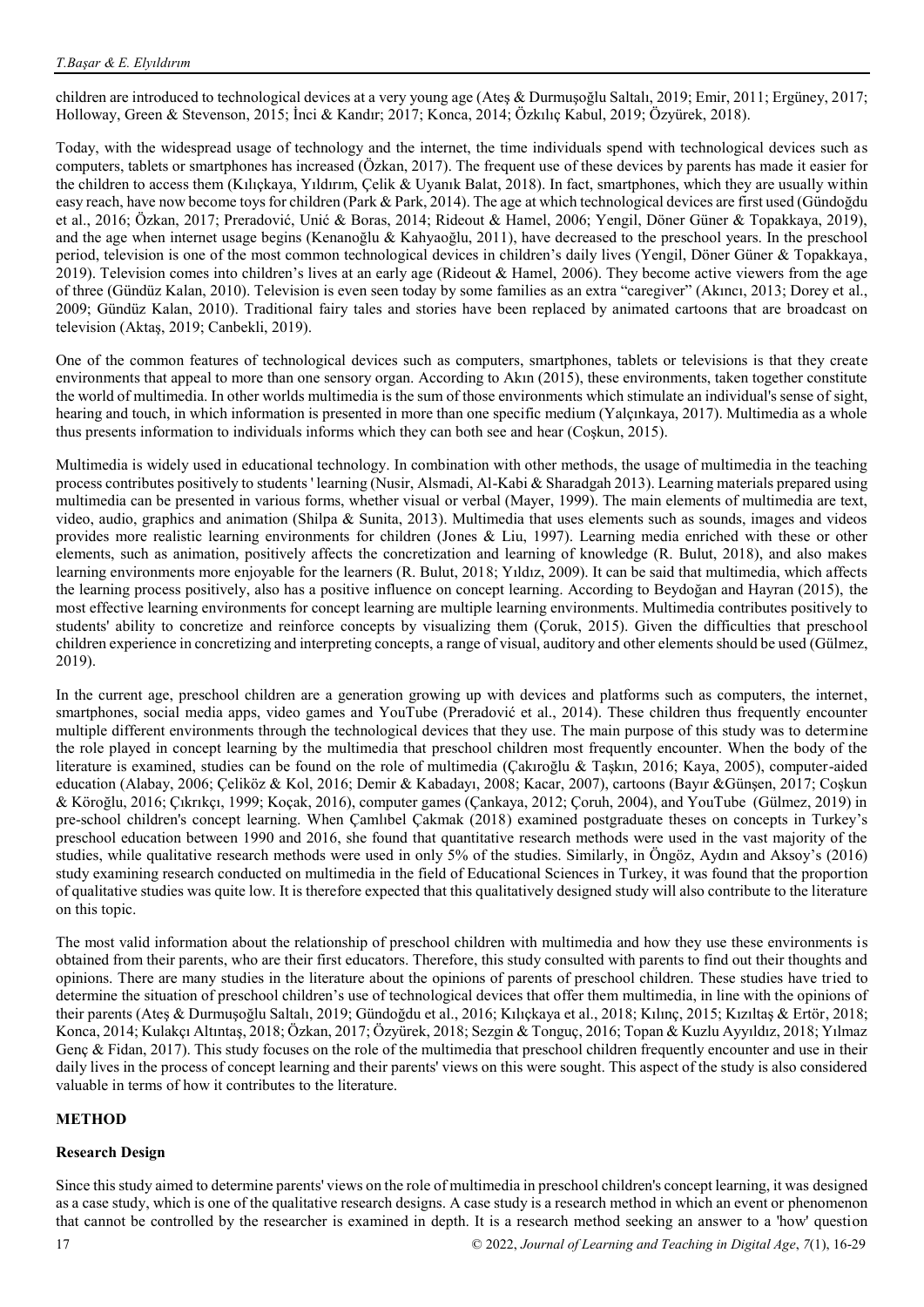(Yıldırım & Şimşek, 2018). In this direction, the attempt was made to find out how multimedia plays a role in the concept learning of preschool children, and the parents' thoughts and opinions on this topic.

## **Study Group**

The study group consisted of 21 parents living in seven different geographical regions of Turkey who had preschool children (36- 60 months). The parents whose opinions were sought were determined using the maximum variation sampling method, which is one of the purposeful sampling methods. This method that provides variation among individuals by selecting individuals with different characteristics (Glesne, 2012). In this study, the variation among the parents who made up the study group was achieved in terms of the geographical region in which the parents lived and the level of education that the parents had. In this regard, the study group consisted of parents who had different level of education (Elementary School, Secondary School, High School, Bachelor's degree, Postgraduate) and who were living in seven different geographical regions of Turkey (Black Sea, Marmara, Aegean, Mediterranean, South-eastern Anatolia, Eastern Anatolia and Central Anatolia). Within the scope of the research, the demographic information of the parents regarding the variables of gender, geographical region, education level, number of children, gender of the preschool child and age of their child are given in Table 1.

| Variable                   | Group                  | Frequency               |
|----------------------------|------------------------|-------------------------|
|                            | Male                   | 9                       |
| Gender                     | Female                 | 12                      |
|                            |                        |                         |
|                            | 1                      | 7                       |
| <b>Number of Children</b>  |                        | $\,$ 8 $\,$             |
|                            | $\frac{2}{3}$          | 6                       |
|                            |                        |                         |
|                            | Mediterranean          | 3                       |
|                            | Aegean                 | $\mathfrak{Z}$          |
|                            | <b>Black Sea</b>       | $\overline{\mathbf{3}}$ |
| Geographical region        | Marmara                | $\overline{\mathbf{3}}$ |
|                            | Central Anatolia       | $\overline{\mathbf{3}}$ |
|                            | Eastern Anatolia       | 3                       |
|                            | South-eastern Anatolia | $\overline{3}$          |
|                            |                        |                         |
|                            | Elementary school      | $\overline{2}$          |
|                            | Secondary school       | 4                       |
| <b>Education Level</b>     | High school            | 3                       |
|                            | Bachelor's degree      | 10                      |
|                            | Postgraduate           | $\overline{2}$          |
| <b>Gender of the Child</b> | Male                   | 9                       |
|                            | Female                 | 12                      |
|                            | 36-48 months           | 12                      |
| Age of the Child           | 48-60 months           | 9                       |

## **Table 1.** Demographic information of parents

#### **Data Collection Tool**

A semi-structured interview form was developed in the study to determine the parents' views about the role of multimedia in preschool children's concept learning. A draft interview form consisting of open-ended questions was initially prepared. In order to determine the content validity of the draft interview form, the opinions of five experts from the preschool teaching departments of various universities were consulted. After the expert opinions had been received, the necessary corrections were made and pretesting stage of the draft interview form was begun. At this stage, a pretesting implementation was performed with three parents in order to test the comprehensibility of the questions in the draft interview form. The parents stated that the questions in the draft form were clear and understandable. The interview form, which was finalized after the pretesting implementation, consisted of 10 questions. An application to conduct the study was then submitted to the Ethics Committee of Kırşehir Ahi Evran University. After receiving legal permission from the committee (decree dated 27.08.2020 and numbered 2020/3), the study was begun.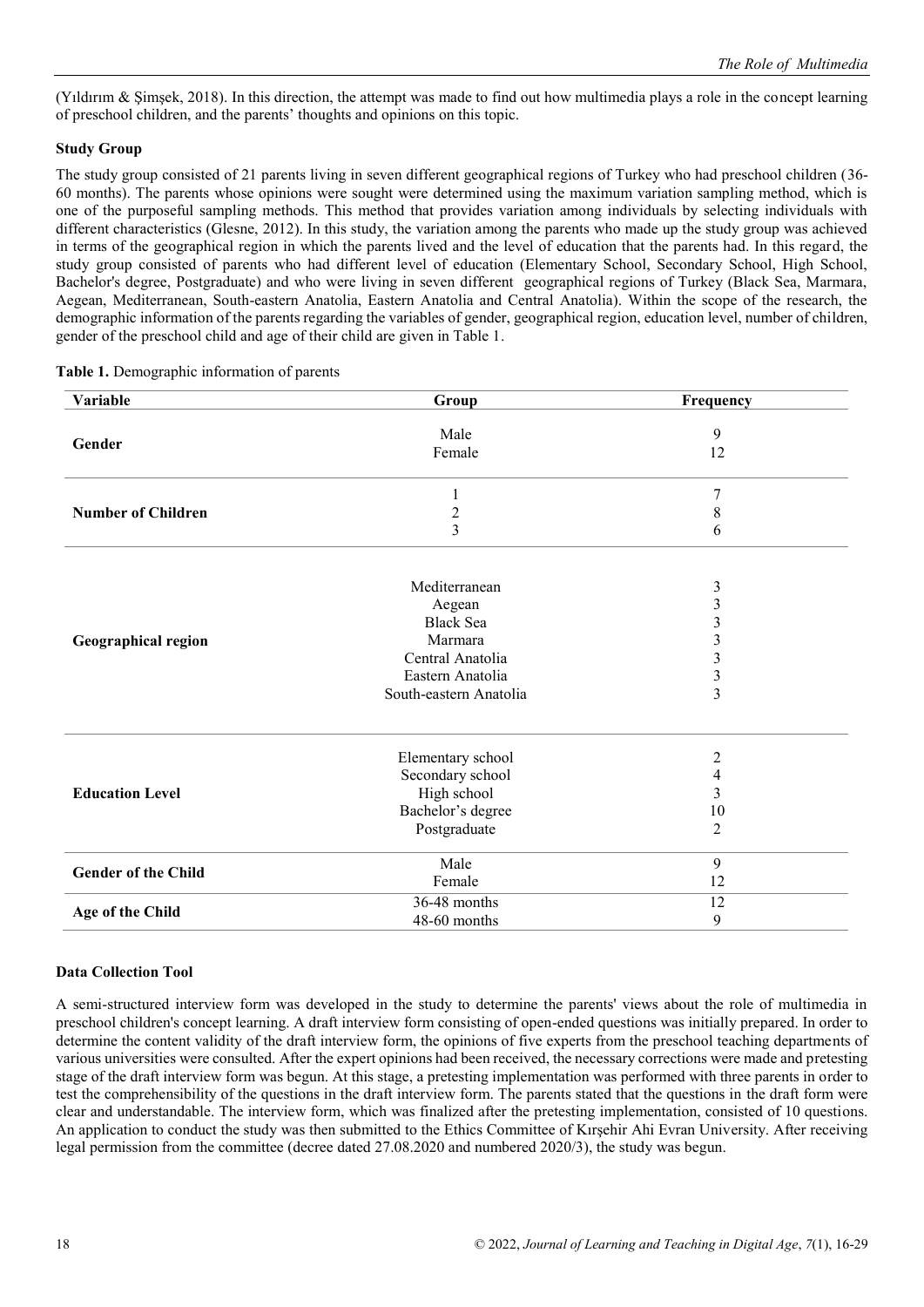## **Data Collection**

The semi-structured interviews were carried out through phone calls between the researcher and the parents. Notes were taken to record the data during the interview. A voice recorder was also used in order to avoid data loss during the note-taking. Before starting the interview, permission to use the voice recorder was obtained from the parents.

#### **Data Analysis**

For the data analysis, the content analysis method, which is widely used in qualitative research, was used. In accordance with this method, the interviews recorded on the voice recorder were first transcribed and converted into written form in a computer environment. Codes were created from this written form of the interview data, and themes were generated by bringing similar codes together. A frequency value was calculated for each code determined within the scope of the research. The interviews with parents were also interpreted on the basis of these determined codes and themes. In addition, the data analysis process was supported by using direct quotations.

In order to determine the reliability of the content analysis process, the data obtained from the interview form was analyzed by another researcher and the percentage of concordance between both researchers was calculated. In calculating the concordance percentage, the formula (Number of consensus/Consensus + Number of dissensus) proposed by Miles and Huberman (1994) was used. As a result of the calculation using this formula, the concordance percentage between both researchers was determined as .91. This concordance percentage showed that the content analysis conducted within the scope of the research was reliable.

# **FINDINGS**

## **Multimedia Devices Which Children Used**

The frequency distribution of the multimedia devices which children spent their time using is given in Table2.

**Table 2.** Frequency distribution of the multimedia devices which children used

| <b>Theme</b>           | Code       |    |
|------------------------|------------|----|
|                        | Television | 14 |
| Multimedia device used | Smartphone | 14 |
|                        | Tablet     |    |

When Table 2 is examined, it is seen that, according to the parents, the media devices on which the children spent the most time were television and smartphones. When the parents' views were examined, it was determined that they considered spending time on these was normal for all children in today's world. Regarding this situation, one parent (P21) responded that, *"Ours also spends time on television and the smartphone like every child".* Again, Table 2 shows that another device on which the children spent time was the tablet. This finding shows that some of the children spent time with tablets in addition to the television and smartphones. Regarding this situation, one parent (P6) stated that, *"My child uses all three media devices: the television, smartphone and tablet".* 

#### **Time Children Spent in Multimedia Environments**

The frequency distribution of the time that children spent on multimedia content is given in Table 3.

| <b>Table 3.</b> The frequency distribution of the time that children spent on multimedia content |                        |  |
|--------------------------------------------------------------------------------------------------|------------------------|--|
| <b>Theme</b>                                                                                     | Code                   |  |
|                                                                                                  |                        |  |
|                                                                                                  | Less than half an hour |  |

|                            | Less than half an hour | <sub>0</sub>          |
|----------------------------|------------------------|-----------------------|
|                            | 30 minutes - 1 hour    |                       |
| Duration of the time spent | 1 hour - 2 hours       | $\tilde{\phantom{1}}$ |
|                            | 2 hours - 3 hours      | 4                     |
|                            | 3 hours and more       |                       |
|                            |                        |                       |

When Table 3 is examined, it seems that some of the children spent less time engaging with multimedia content, while others spent more time. When the views of the parents were analyzed, it was determined that the parents of those children who spent less time on multimedia restricted their usage and set time limits. One parent (P8) expressed their opinion on this situation thus: *"I check the time and I say that whatever you are watching or whatever activity you are doing, the time period [to do it] is over. Look, after what you're watching is over, we're done".* The parents of children who spent more time in multimedia environments associated this situation with the COVID-19 pandemic. For example, one parent (P3) stated that, *"As a mother, I limited my first two children's time using multimedia devices more, but at that time, there was an environment where the children could play outside. But with my third child, putting a time limit on media use is very difficult. We are at home and we can go to only certain places due to the pandemic. I can't limit it. Normally I am a restrictive mother, but now I have had to increase one hour of use to four hours".* Another parent (P16) said, *"He started spending more time on it because of the pandemic. His media use is around two hours a day. Unfortunately, I can't limit it to anymore".*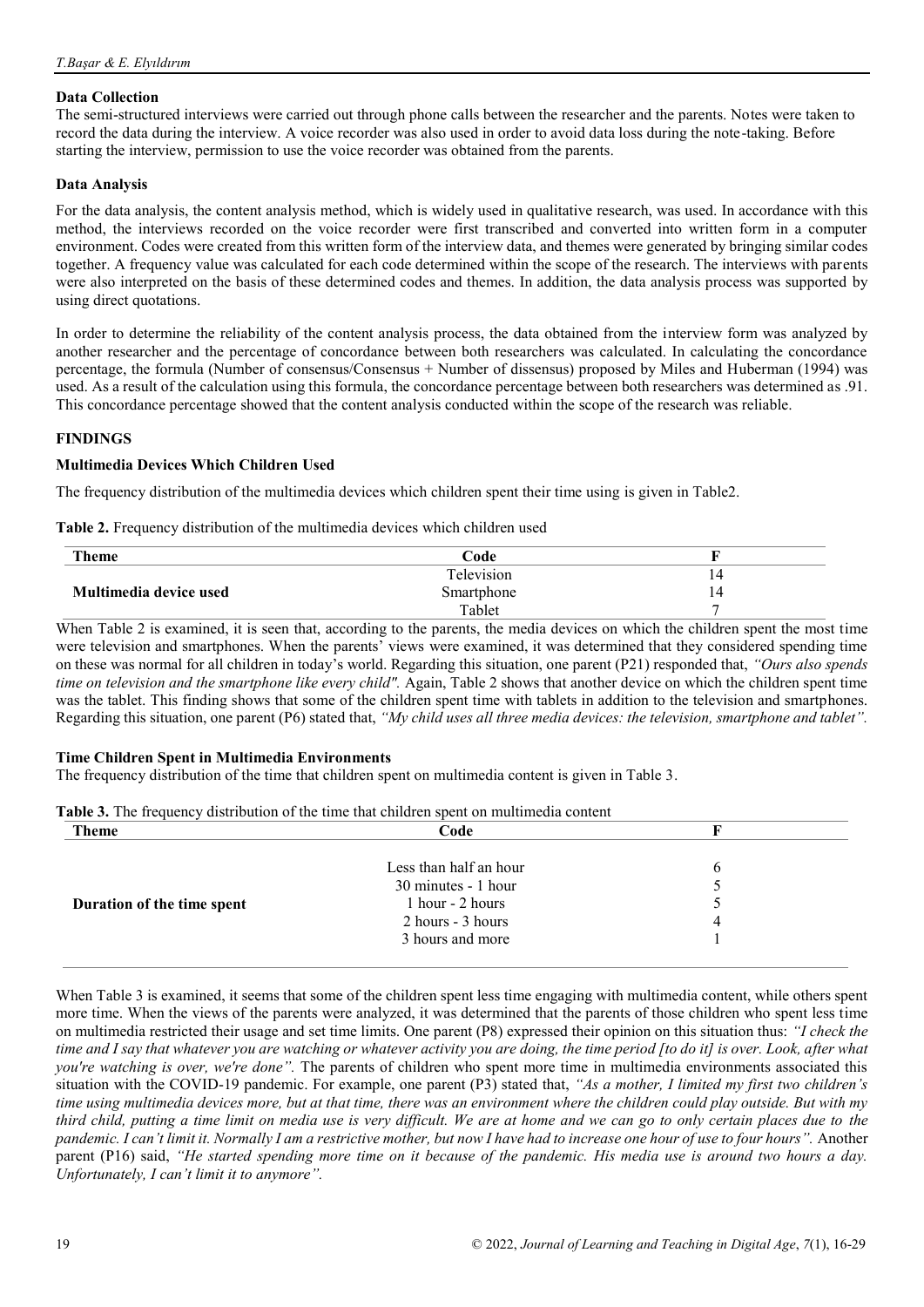# **Reasons Why the Children Preferred Multimedia Content**

The frequency distribution regarding the reasons why the children preferred multimedia content is given in Table 4.

| <b>Theme</b>                  | Code               |  |
|-------------------------------|--------------------|--|
| <b>Reasons for preference</b> | Fun                |  |
|                               | Playing games      |  |
|                               | Training/Education |  |
|                               | Communication      |  |
|                               |                    |  |

**Table 4.** Frequency distribution of the reasons why the children preferred multimedia content

When Table 4 is examined, the main reason children preferred multimedia content was for fun. When the parents' views were analyzed, it was determined that most of the parents had the same opinion that the media content entertained the children and therefore the children preferred these environments. One of the parents (P21) said, *"Those fast-changing colorful images are pleasing to the children. Therefore, they are having fun".* Another parent (P15) expressed this situation as, *"There are children dancing and singing and having fun on multimedia; my child watches them"*. Some of the parents, consulted as to their opinions, stated that their children preferred multimedia devices for playing games due to their young ages. For example, one of the parents (P8) stated that, *"After all, this age group is at the age for playing. In other words, the only thing they need to do is playing and having fun from the games they play".* In addition, some parents stated that their children preferred multimedia because of their interest in learning new things. As an example of this, one of the parents (P6) said that, *"There are some channels that teach Spanish, German, English, Russian in a simple way. My child spends time on multimedia for learning those kinds of things. She's spending time in there like this not because of our guidance, but because of her own curiosity".*

## **Parents' and Children's Feelings about Multimedia Devices/Content**

The frequency distribution of the parents' and children's feelings about multimedia is given in Table 5.

| <b>Theme</b> | Code        | Parents | Children |
|--------------|-------------|---------|----------|
| Feeling      | Pleasure    |         |          |
|              | Displeasure |         |          |

**Table 5.** Frequency distribution regarding the feelings of parents and children about multimedia

When Table 5 is examined, it is seen that there was a difference between the parents and children's feelings about multimedia devices/content. When the parents' views were analyzed, the majority of them stated that their children liked multimedia. According to the parents, their children enjoyed spending time in these environments. Regarding this situation, one of the parents (P20) said, *"He likes it so much. If I let him use multimedia, he uses it forever"*. When the parents' own feelings about multimedia environments were examined, it was determined that some parents liked them, while some of them did not like. Some of the parents who liked multimedia environments stated that the reason why they liked multimedia was that their children had fun with it. For example, one parent (P3) stated that, *"When my child is happy, I am too."* Another reason why parents were satisfied with multimedia environments was that they could take the time for themselves when their children spent time on multimedia devices. Regarding this situation, one of the parents (P12) stated that, *"When the boy takes the smartphone in his hands, as parents we can rest for at least 30 minutes."* Those parents who were not satisfied with multimedia environments wanted their children to spend more time in real environments where they could engage in social relationships, rather than using technological devices. Regarding this situation, one of the parents (P15) said, *"I am not satisfied with multimedia environments. Why not? Because I want my child to communicate with people and play with other children more."*

# **Need for Adult Supervision of Multimedia Devices/Content**

The frequency distribution regarding the need for adult supervision of multimedia use is given in Table 6:

| <b>able 6.</b> Frequency distribution regarding the need for adult supervision of multimedia use |                                    |  |  |
|--------------------------------------------------------------------------------------------------|------------------------------------|--|--|
| <b>Theme</b><br>Code                                                                             |                                    |  |  |
| <b>Adult supervision</b>                                                                         | Necessary in terms of content      |  |  |
|                                                                                                  | Necessary in terms of time         |  |  |
|                                                                                                  | Necessary in terms of device usage |  |  |
|                                                                                                  | No need for adult supervision      |  |  |

**Table 6.** Frequency distribution regarding the need for adult supervision of multimedia use

When Table 6 is examined, it is seen that the majority of parents thought that adult supervision was needed when their children spent time in multimedia environments. In particular, they thought that supervision was needed because children are likely to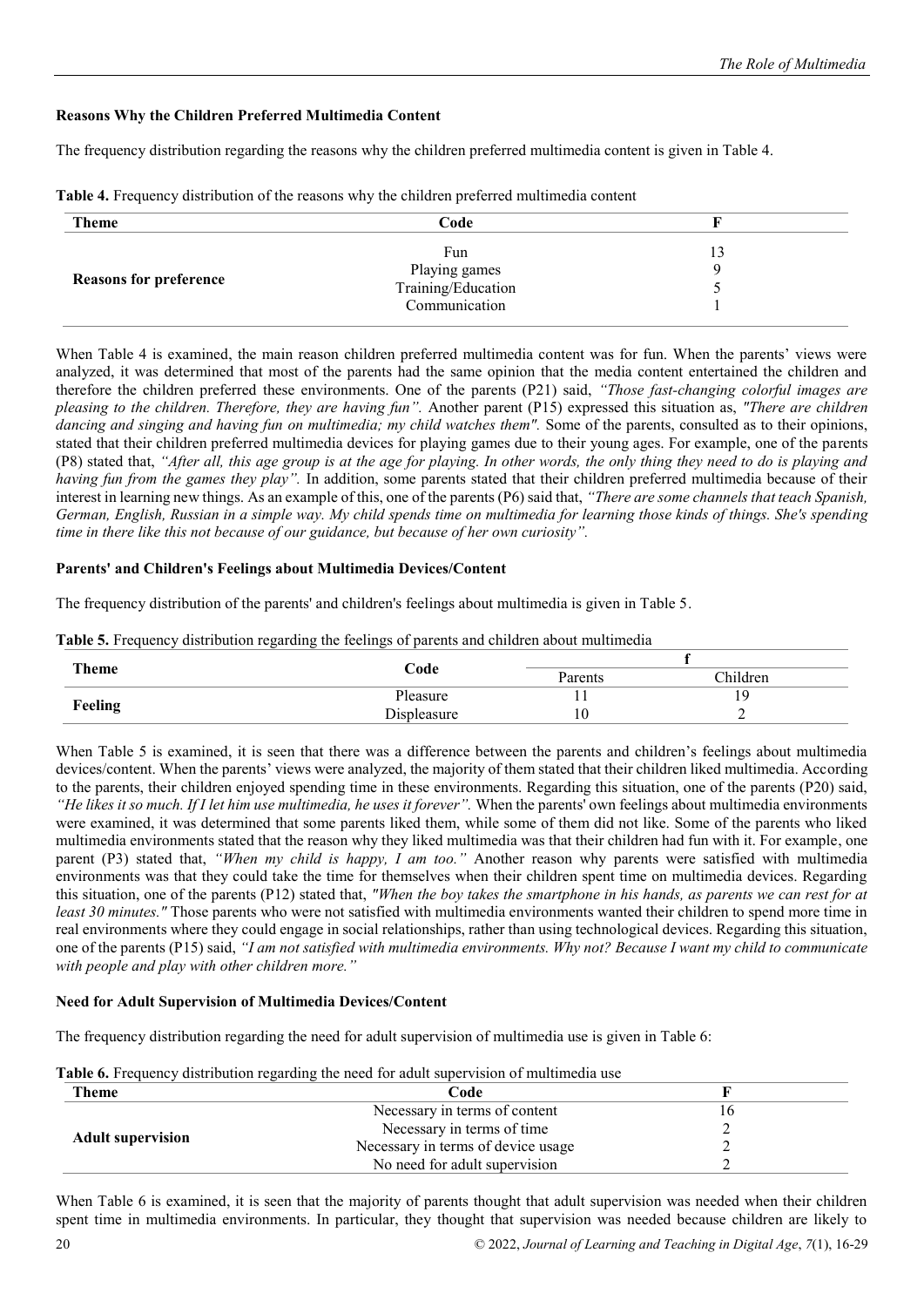encounter harmful content in multimedia environments. For example, one of the parents (P9) stated that, *"Ads sometimes appear on the phone. Even if my child watches something else, she may come across harmful ads, and at this point it may be necessary to supervise her."* Another parent (P12) said, *"There is a really need to supervise them. That is to say, sometimes YouTube can suggest videos to the children according to the number of views. The videos it suggests contain harmful content for them. Therefore, parental supervision is absolutely vital."* Some of the parents added that adult supervision is needed in terms of controlling the time spent, in addition to the content watched. For example, one parent(P13) said, *"They need our supervision, in terms of content and duration. We try to choose appropriate content for their ages and we try to limit the time they spend using multimedia devices."* Again, some parents stated that their children needed support to use technological devices. For example, one parent (P8) stated that, *"Of course, like any child, my children may need my help to use technological devices."*

# **Harm to Children from Multimedia Use**

The frequency distribution regarding the harm to children from multimedia use is given in Table 7.

| <b>Table 7.</b> Frequency distribution of the harm to children from multimedia use |  |  |  |
|------------------------------------------------------------------------------------|--|--|--|
|------------------------------------------------------------------------------------|--|--|--|

| <b>Theme</b> | Code                                              |    |
|--------------|---------------------------------------------------|----|
|              | Imitating negative behaviors                      | 16 |
|              | Visual disorders                                  |    |
|              | Concentration problems                            |    |
|              | Anger problems                                    |    |
|              | Dependent personality                             |    |
|              | Absence of perception                             |    |
|              | Sleeping problems                                 |    |
| <b>Harms</b> | Attention deficit disorder                        |    |
|              | Inaction                                          |    |
|              | Wasting of time                                   |    |
|              | Introversion                                      |    |
|              | Inappetence                                       |    |
|              | Constipation                                      |    |
|              | Difficulty distinguishing reality from virtuality |    |

When Table 7 is examined, it seems that the parents believed that multimedia use may cause various forms of harm to children. The harm most emphasized by the parents was that the children may imitate the negative behaviors they have seen on multimedia devices. When the views of the parents were examined, it was determined that the children may role-model many of the negative behaviors, such as violence and fighting, that they have encountered in multimedia environments. One of the parents (P9) stated that, *"When they see violent behaviors in cartoons and games, they try out these actions with their siblings and friends."* Another parent (P12) said, *"There are such harmful videos that I think they should be controlled by the state. When something happens that the child doesn't like, he screams, shouts, hits his friends. When he watches these things, he immediately puts it into practice. In other words, when he feels bad, he immediately starts hitting someone, and when his friend does not give him his toy, he starts shouting."* Also, some parents stated that children may develop visual disorders when they are exposed to multimedia environments too often. For example, one of the parents (P7) said, *"Setting everything else aside, even the damage which the smartphone causes to the child's eye is enough to say multimedia is harmful."* Furthermore, some of the parents stated that the multiple stimuli in multimedia environments had negative effects on children's concentration. One of the parents (P13) commented that, *"He is bombarded by stimuli from everywhere. He has trouble concentrating on one thing."*

# **Benefits of Multimedia for Children**

The frequency distribution regarding the benefits of multimedia use for children is given in Table 8:

| Theme          | Code                              |    |  |
|----------------|-----------------------------------|----|--|
|                |                                   |    |  |
|                | Concept learning                  | 20 |  |
|                | Foreign language learning         |    |  |
|                | Verbal skills                     | 8  |  |
|                | Development of intelligence       | 6  |  |
| <b>Benefit</b> | Values education                  |    |  |
|                | Social progress                   |    |  |
|                | Personality development           |    |  |
|                | Religious education               |    |  |
|                | Learning their role in the family |    |  |

# **Table 8.** Frequency distribution of benefits of multimedia use for children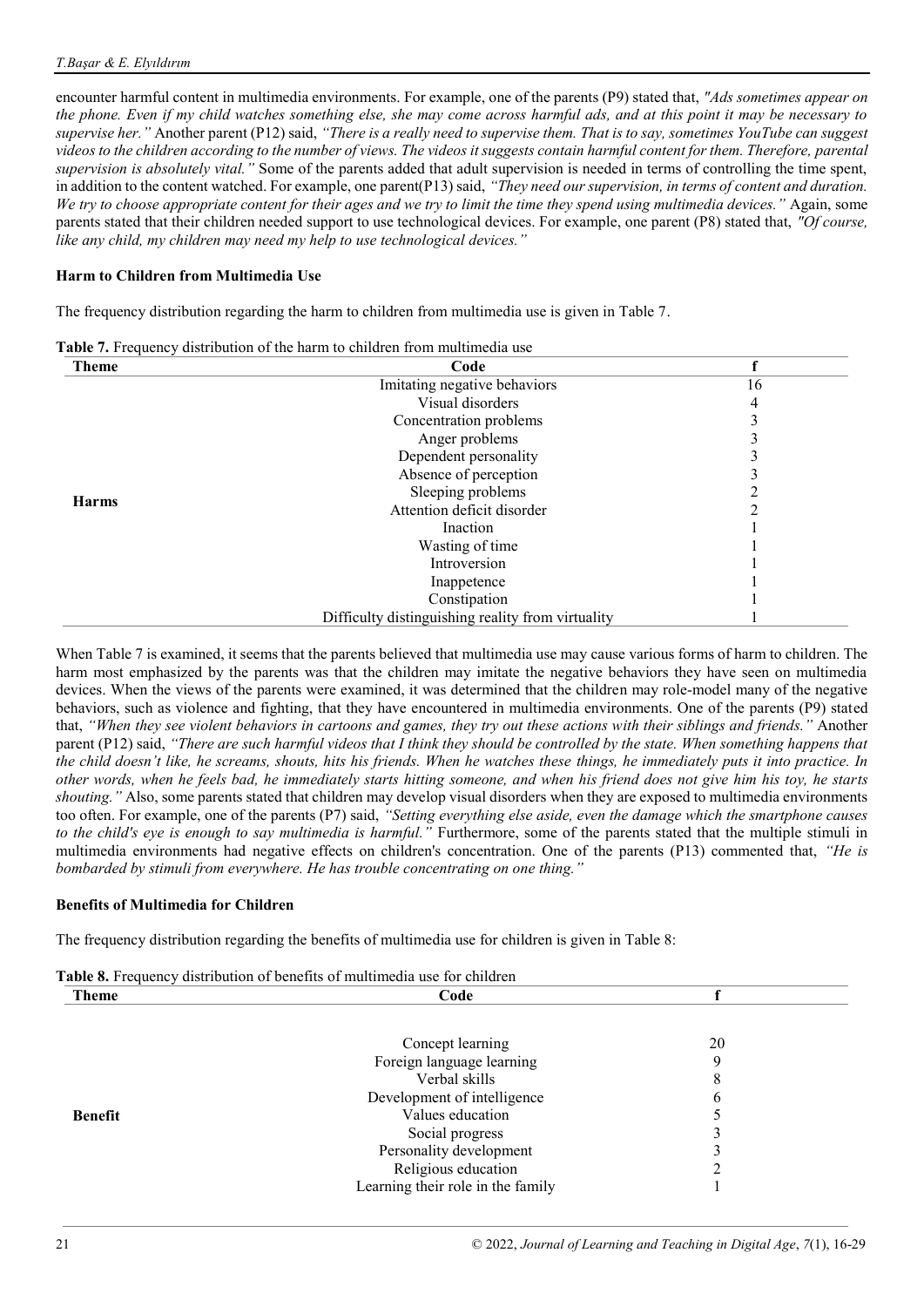When Table 8 is examined, it is seen that almost all the parents had the opinion that multimedia use supports the children's process of concept learning. According to them, multimedia environments enable their children to understand concepts more easily by affecting more than one sense organ. With respect to this, one of the parents (P16) said, *"My child can't understand some concepts through my own teaching methods or my words, but when he watches them in multimedia environments, he catches on to them faster. I can accept that multimedia content is useful when considered from this point of view. For instance, the shapes are more colorful in multimedia. He may not understand a circle when I draw it on a sheet of paper at home, but when I show it to him on the screen, he grasps it faster because there are more options."* Some parents stated that multimedia environments contributed to their children's foreign language learning. According to these parents, their children learned the meaning and pronunciation of a number of words in foreign languages through multimedia use. For example, one of the parents (P6) stated, *"My child learned the numbers and the letters both in English and German."* Some of the parents considered that one of the benefits of multimedia use was in their children's verbal skills. According to these parents, words and sentences learned in multimedia environments influenced the children's verbal skills in their native language positively. Related to this, one of the parents (P21) said, *"So I can say that multimedia use affects my child's language development positively. My child forms the sentences and words she hears in multimedia environments and tries to use them in her own way. In fact, this situation surprises us when she says a different sentence at an unexpected moment."*

## **Concepts Learned in Multimedia Environments**

The frequency distribution of the concepts the children learned from multimedia environments is given in Table 9:

| <b>Theme</b>            | Code                       | F  |
|-------------------------|----------------------------|----|
|                         | Number                     | 17 |
|                         | Color                      | 15 |
|                         | Geometric figures          |    |
|                         | Antonyms                   | h  |
|                         | Location/Position-in-Space |    |
|                         | Animal                     |    |
| <b>Concepts learned</b> | Sense                      |    |
|                         | Earthquake                 |    |
|                         | Death                      |    |
|                         | Family                     |    |
|                         | Plant                      |    |
|                         | Transportation             |    |
|                         | Fruit                      |    |

**Table 9.** Frequency distribution of the concepts the children learned from multimedia environments

When Table 9 is analyzed, it is seen that the children had learnt many basic concepts from their multimedia use. According to the parents, the children were able to learn basic concepts such as numbers and colors before they started school. Regarding this situation, one of the parents (P5) stated that, *"Thanks to using multimedia, my child learned the colors, numbers, and then the names of animals even before he went to the school."* Another parent (P9) added that, *"My child learned the number and colors particularly well by using multimedia."* Some of the parents stated that multimedia use was also effective in learning the concepts of geometric figures, antonyms, and location/position-in-space. For instance, one of the parents (P16) stated that, *"My child learned such concepts as big/small and long/short through multimedia content".* Another parent (P18) said that, *"Although my child is so young, he learned concepts like behind/in front, above/below, on/off." When the views of the parents were examined, it was determined that one of the parents considered that multimedia use was even effective for learning abstract concepts such as "death".* This parent (P4) explained this by saying, *"My child started to realize what killing or death is. For example, he learned that a fish cannot survive outside of water."*

#### **Multimedia's Contribution to Concept Learning by Type**

The frequency distribution of the type of multimedia that contributes to the children's concept learning is given in Table 10:

| <b>Table T0.</b> Frequency distribution of the type of multimedia contributing to concept learning |                  |    |  |  |
|----------------------------------------------------------------------------------------------------|------------------|----|--|--|
| Theme                                                                                              | Code             |    |  |  |
|                                                                                                    | Animated cartoon | 14 |  |  |
| Multimedia contributing to concept learning                                                        | YouTube          |    |  |  |
|                                                                                                    | Digital game     |    |  |  |

**Table 10.** Frequency distribution of the type of multimedia contributing to concept learning

When Table 10 is examined, it is seen that animated cartoons supported the children's concept learning the most. According to the parents, the children also used concepts that they have learnt from cartoon films in their daily lives. Regarding this situation, one parent (P20) said, *"Watching cartoons and learning a lot of concepts. Let me give you an example: when my child saw a crack in the concrete on the ground, he said, 'Mom, there may have been an earthquake here'. And then he continued, 'I think there was an earthquake here' and I asked why he thought that. He replied, 'Because when an earthquake occurs, the concrete may crack and*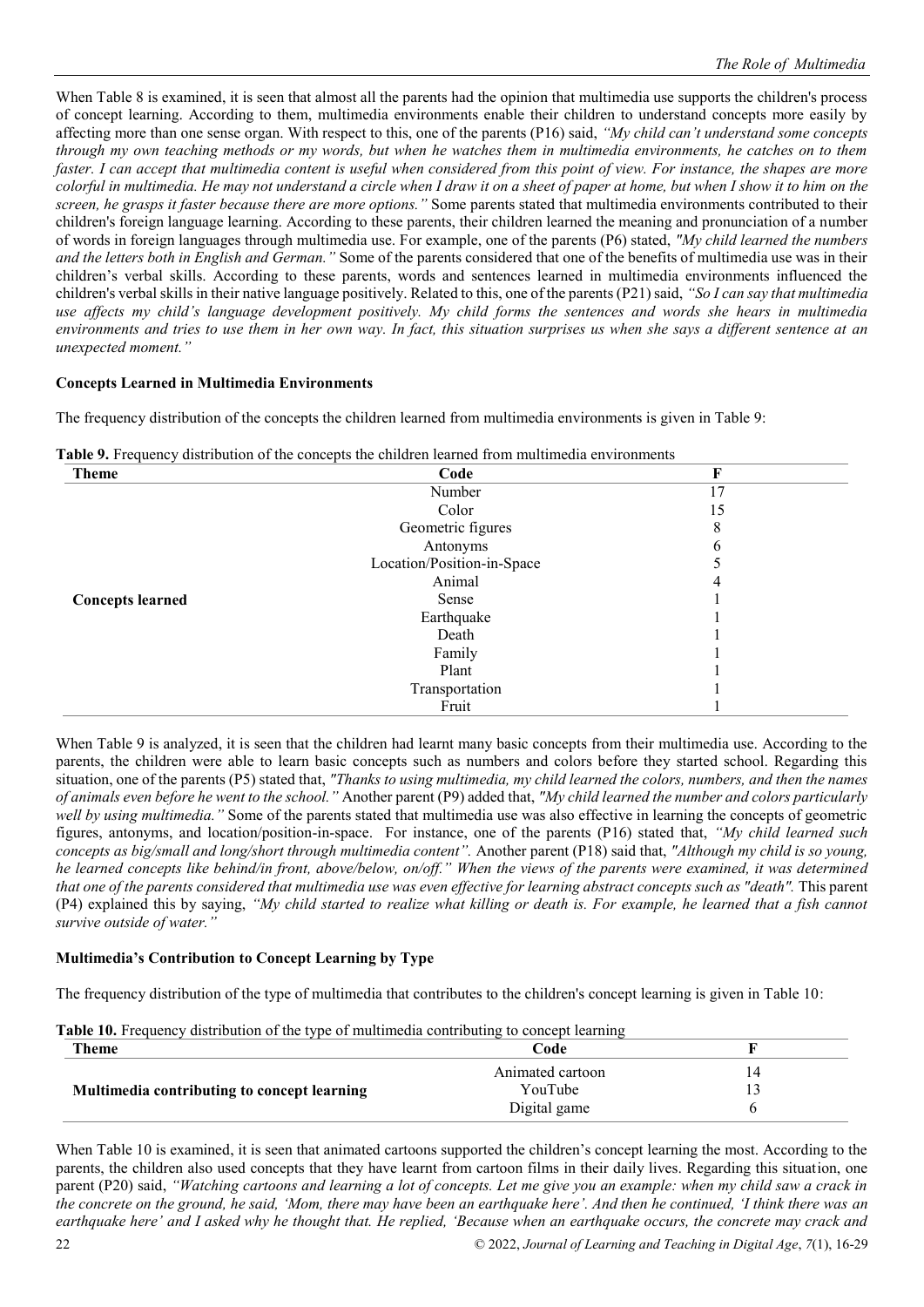*collapse.'"* According to the parents, one of the forms of multimedia that supported concept learning in their children was YouTube. The parents thought that many of the concepts that they had difficulty teaching were easier for children to learn thanks to YouTube. Regarding this situation, one parent (P4) said, *"My child uses YouTube most. Thanks to this app, he has learnt the shapes very well. For example, when we tried to teach shapes to our child, he did not want to learn from us because he was stubborn. Thanks to these educational videos on YouTube, our child learned the shapes on his own."* According to the parents, another type of multimedia that contributes to their children's concept learning is digital games. The parents believed that their children learned many concepts while playing multimedia games. For example, one parent (P14) said, *"We downloaded a game program to the smartphone. The shapes, numbers, and colors are taught in this program. For example, when he gets bored, he wants to play a game and opens that program. In this way, he learned a lot of shapes."*

# **DISCUSSION, CONCLUSION and RECOMMENDATIONS**

This research found that technological devices that offer multimedia content to preschool children have now become part of their lives. Television, smartphones and tablets, in particular, constitute the multimedia environments in which children now spend their time. Given today's technological conditions, this situation can be considered quite natural, because these technological devices are now very easy to access. The study conducted by Kabali et al. (2015) with parents confirms this view. In that study it was determined that most of the parents with children aged between six months and four years old had a television, smartphone and tablet in their homes. Similar findings were obtained in the studies conducted by Kulakçı Altıntaş (2018) and Topan and Kuzlu Ayyıldız (2018), and it was determined that televisions, smartphones and tablets constituted the first three technological devices which preschool children spend time using. It can thus be said that today's technological devices play a major part in children's lives from a very young age. In a study conducted by Linebarger and Walker (2005), parents stated that their children became interested in watching television for the first time when they were nine months old. In the study conducted by Gündoğdu et al. (2016), some parents stated that their children learned to use a smartphone or tablet even before they could talk.

Within the scope of the study, it was determined that the duration of time the children spent using multimedia devices varied. While this period was less than 30 minutes for some children for others it was three hours or more. Similar findings have been obtained in other studies found in the literature. In the study conducted by A. Bulut (2018), it was determined that the time children spent using technological devices varied between 30 minutes and four hours. Again, in the study conducted by Ergüney (2017), it was determined that preschool children used the internet for one to four hours. It can be said that parental attitudes play an important role in varying the duration of time children spend with technological devices. As a matter of fact, in the present study, it was determined that the parents of the children who spent less time in multimedia environments had set specific time limits for them. Another reason for the variability in the duration of time spent using multimedia devices may be associated with the amount of time the parents themselves spend in this way. The study by Carson and Jannsen (2012) also supports this view: they determined that there was a positive relationship between the time children spent in front of a screen and the time spent by their parents in front of a screen. Again, Kılıçkaya et al. (2018), it was found that there was a direct relationship between the duration of mothers' smartphone usage and the amount of time their children spent on the tablet and smartphone. In addition, in the present study, it was determined that some parents thought that the pandemic had led to an increase in the time children spent viewing multimedia content. The parents stated that their children stayed at home due to the pandemic and did not have the opportunity to play outside, and that this situation increased their time spent in multimedia environments. The study by Kızıltaş and Ertör (2018) also supports this opinion: they determined that children prefer to play games outside rather than playing games on smartphones.

The present study found that the main reason why the children preferred multimedia content was that they found it to be fun. It can be suggested that the primary cause of this situation is that multimedia content includes elements that entertain children, such as animation, images, and music. A similar finding was obtained in the study conducted by Altun (2019) and it was determined that children generally spent time on the internet for fun. In the current research, another reason why children liked multimedia content was for gaming. It is quite natural for preschool children to make choices like this as a result of their young age. Similar findings have been obtained in many studies in the literature. In the study conducted by Ateş and Durmuşoğlu Saltalı (2019), it was concluded that children used digital technologies mostly for games and entertainment. In the studies conducted by Özkan (2017), Özyürek (2018), and Yılmaz Genç and Fidan (2017), it was determined that most of the children used computer technologies for games. Again, in the study conducted by Sezgin and Tonguç (2016), it was found that most of the parents gave their mobile devices to their children so that they could play games.

23 © 2022, *Journal of Learning and Teaching in Digital Age*, *7*(1), 16-29 The vast majority of the parents whose opinions were received as part of the present study stated that their children enjoyed spending time viewing multimedia content. Given that children used multimedia for fun and games, it was to be expected that they enjoyed spending time in these environments. A similar finding was obtained in the study by Lepicnik and Samec (2013), which most of the parents stated that their children were interested in technological devices and liked to use them. In the present study, when the opinions of the parents about this situation were examined, some parents stated that they themselves liked that their children spent time in multimedia environments. One of the most important reasons for this feeling was that when the children spend time using multimedia devices, the parents may have the opportunity to take time for themselves. The study conducted by Kabali et al. (2015) also supports this view: most of the parents stated that they gave technological devices to their children when the parents had to carry out various household tasks. Dorey et al.'s (2009) study found that parents saw one of the benefits of television as being that it kept their children busy while the parents dealt with household chores such as cooking or cleaning. In other words, parents like their children spending time in multimedia environments because multimedia devices keep the children occupied. In the study conducted by Ateş and Durmuşoğlu Saltalı (2019), it was determined that parents see digital technologies as devices which can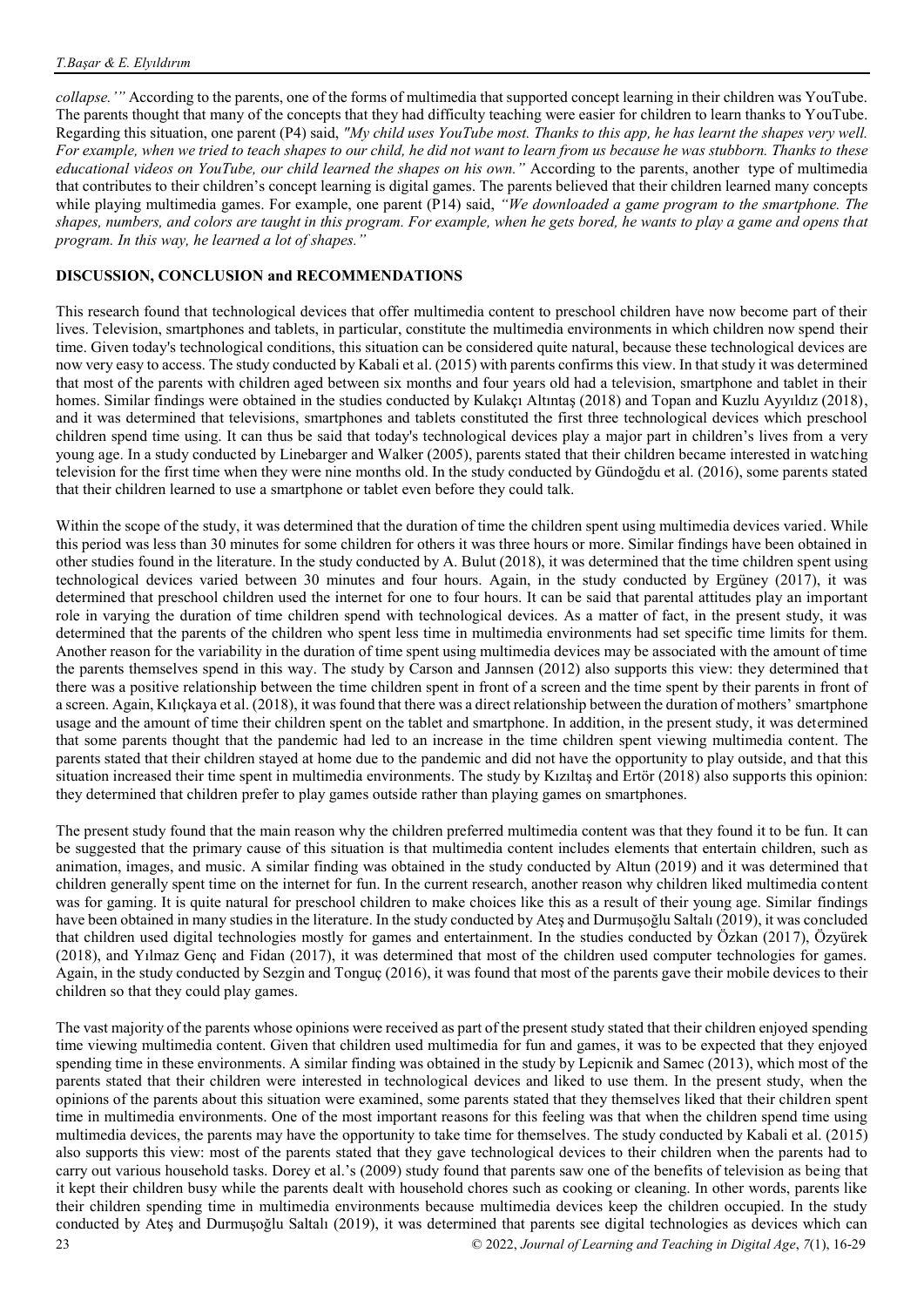entertain children, and that the parents themselves guide their children in using digital technologies. Again, in the study conducted by Kızıltaş and Ertör (2018), it was determined that the parents perceived smartphones to be ideal devices to keep children engaged.

Another notable finding of the study was that the majority of parents thought that their children need adult supervision while spending time in multimedia environments. According to Park and Park (2014), children need adult supervision because children's self-control is very poor. According to Güngör (2014), preschool children's use of computers and television helps them in many ways, as long as there is adult supervision. The majority of the parents whose opinions were sought in the present study thought that such monitoring was needed, especially in terms of content. They believed that their children were likely to encounter harmful contents in multimedia environments. In the study conducted by A. Bulut (2018), parents expressed a similar opinion and stated that children were at risk of encountering dangerous content while using technological devices. Again, in the study conducted by Yılmaz Genç and Fidan (2017), parents stated that they were worried about the possibility of their children encountering harmful content while using tablets. Parents can monitor content by either determining the content to be watched by the children or by watching the content with their children. Studies in the literature show that adults often engage in such behavior to assess content. In a study with mothers by Banko, İlhan and Şallı (2017), most of the mothers stated that they let their children watch television in a controlled manner by setting a time limit and choosing which program to watch. In the study conducted by Koçak and Göktaş (2020), parents stated that they watched animated films together with their children in order to guard them from any harmful effects that may be present. In the study conducted by Gündüz Kalan (2010), it was found that parents actively chose which programs their children watched. In the study conducted by Konca (2019), it was determined that children were guided by their parents during digital activities. In the study conducted by Jinqiu and Xiaoming (2004), it was determined that most of the parents encouraged their children to watch specific programs.

In the present study, the parents stated that multimedia has many potential sources for harm for children. The most common source of harm was that the child may imitate the negative behaviors they have seen. In the study conducted by Rideout and Hamel (2006), most of the parents stated that their children tended to imitate the behaviors they had seen on television. In the study conducted by A. Bulut (2018), the parents stated that their children admired imaginary characters and tried to imitate them. According to Can (1995), children are most influenced by the behavior of cartoon characters and the words they use. Animated cartoons with violent content, which can be very visually engaging, affect preschool children greatly. According to Güleken Katfar (2019), children are not aware of the negative side of violence and imitate these behaviors because they find them funny and entertaining. In the study conducted by Türkkent (2012), mothers and preschool teachers shared a common opinion regarding this situation. They believed that children often imitated the characters in violent cartoons and engaged win these behaviors with their friends. In addition, the parents in the present study also noted that multimedia has many other negative effects such as causing visual disorders, sleeping problems, anger problems, dependent personalities, and attention deficit disorder. Studies conducted in the literature have also found similar harmful effects. They show that technological devices have negative impacts, including visual disorders (Altınkılıç, 2014; Ateş & Durmuşoğlu Saltalı, 2019), dependent personality (Ateş & Durmuşoğlu Saltalı, 2019; Park & Park, 2014; Yalçın & Erden, 2018; Yılmaz Genç & Fidan, 2017) sleeping problems (Altınkılıç, 2014), anger problems, attention deficit problems (A. Bulut, 2018) and a lack of physical activity (Ateş & Durmuşoğlu Saltalı, 2019; A. Bulut, 2018).

In the research, the parents expressed the opinion that multimedia is beneficial for children in many ways. According to the parents, multimedia content positively influences children's foreign language learning. The study conducted by Od (2013) also supports this view. In his study, Od (2013) determined that the use of animated cartoons in foreign language teaching at an early age positively affected children's listening and speaking skills, and that using multimedia devices increased children's motivation to learn a foreign language. A study conducted by Silverman and Hines (2009) found that multimedia-supported teaching positively affected children's general English vocabulary. In the study conducted by Duisembekova (2014), it was determined that the songs that children watched on YouTube contributed to the children's vocabulary learning. The parents also expressed the opinion that multimedia contributes positively to children's native language speaking skills. A similar finding was obtained in the study conducted by A. Bulut (2018), in which parents stated that the use of technology helped preschool children to construct complex, grammatically correct sentences and enriched the children's vocabulary. In the study by Özkılıç Kabul (2019), it was determined that the language development levels of children who used smartphones were higher than of those who did not. According to the research, multimedia content supports children's native and foreign language learning in a positive way. According to Jinqiu and Xiaoming (2004), children learn the language seen on the screen more easily when they watch television. In the present study, the parents also stated that multimedia contributes positively to values education, too. The study conducted by Hamarat, Işıtan, Özcan and Karaşahin (2015) also supports this. In their study, they examined the two cartoons terms of the values they presented, and it was determined that both social and individual values were involved in both cartoons. In the study conducted by Öztürk Samur, Durak Demirhan, Soydan and Önkol (2014), preschool teachers stated that they believed a cartoon that children had watched to be positive in terms of values education.

24 © 2022, *Journal of Learning and Teaching in Digital Age*, *7*(1), 16-29 In the current research, the benefit of multimedia usage most emphasized was concept learning. The parents believed that their children learned many basic concepts through multimedia. A similar finding was obtained in the study by Kurt (2014), in a study that examined the opinions of children, parents and teachers about a children's channel. It was determined that the teachers, children and parents agreed that the channel positively influenced the process of concept learning. In the present study, it was determined that the parents believed that the children learned numbers and colors more easily in multimedia environments. A similar finding was obtained in the study by Yalçın and Erden (2018), in which the parents stated that their children learned the concepts of colors and numbers through multimedia. Many experimental studies conducted in the literature have observed that multimedia (Çakıroğlu & Taşkın, 2016; Kaya, 2005) or computer-aided instruction offering multimedia (Alabay, 2006; Çeliköz & Kol, 2016; Demir & Kabadayı, 2008; Kacar, 2007; Kesicioğlu, 2011) positively affected the concept learning of preschool children.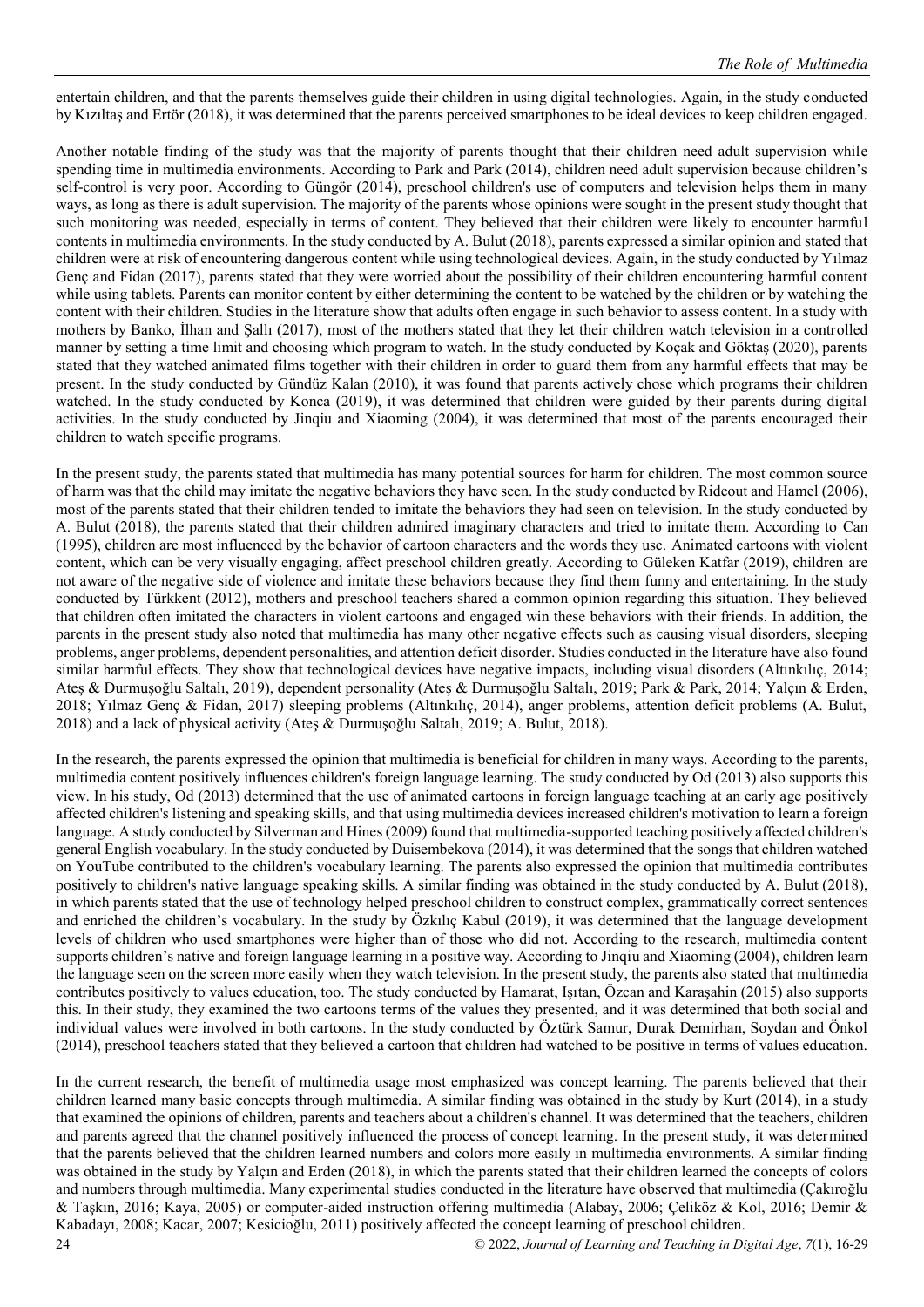In the present study, the parents' view was that animated films were most important in terms of the multimedia content that best supported concept learning in children. According to Dalacosta et al. (2009), animated films are multimedia content which help children to concretize abstract concepts. Cartoons should thus not be considered solely as entertainment. Children are also able to enrich their vocabulary thanks to watching cartoons (Soumya, Eljo & Anitha, 2014). Studies by Coşkun and Köroğlu (2016) and Fırat (2019) examining cartoons in terms of concept teaching also support this view. Both these studies showed that animated cartoons contribute to concept teaching. Again, Öztürk Samur et al. (2014) stated that preschool teachers found a cartoon that children had watched to be positive in terms of concept teaching. In the present study, the parents stated that another multimedia application that contributes to children's concept learning was YouTube. According to Kaynak (2020), YouTube is now watched more than any individual television channel. YouTube has many channels that appeal to children and attract their attention (Ergün Özdel, 2019). Kabali et al. (2015), in his study with parents, determined that YouTube is popular even among children aged 1-2 years. According to Gülmez (2019), YouTube enables preschool children to concretize concepts because it engages many different sense organs. In the present study, another form of multimedia that parents thought contributed to concept learning was digital gaming. Toran et al. (2016), in a study conducted with mothers on children's use of digital games, found that the children were generally introduced to digital games around the age of three, although the earliest age was about one-and-a-half years old, according to some of the mothers. In the studies conducted by Çankaya (2012) and Çoruh (2004), it was determined that computer games positively influenced concept learning in preschool children.

As a result of the current research, it can be said that technological devices that offer children multimedia content have a positive effect on children's learning of basic concepts. According to Grubb (2000), introducing children to technological devices in the early stages of concept acquisition will enrich their learning environments, which will contribute to how children acquire concepts. In the study conducted by Li and Atkins (2004), it was determined that children who had access to a computer learned concepts better. In the study conducted by Oluwadare (2015), it was determined that using information and communication technologies in the preschool period contributed to children's understanding of concepts related to numbers and natural sciences. Multimedia content thus enables children to learn basic concepts at an early age. According to Bracken and Schaughnessy (2003), the earlier children learn basic concepts, the sooner they will understand their environment, adapt to the environment and communicate effectively. In addition, children's learning the basic concepts at an early age will form the basis of their future schooling. As a matter of fact, in the study conducted by Östergren and Traff (2013), it was determined that knowledge of numbers acquired in the early childhood period positively influenced first-grade arithmetic skills'.

Parents should be advised to encourage children to use technological devices not only for entertainment and games, but also for educational purposes, especially during the current period when children are forced to remain at home due to the pandemic. In this regard, it is suggested that parents consider technological devices not only as tools that can distract and engage children, but as multimedia device that provide children with learning environments. This study examined the role of multimedia in the concept learning process on the basis of parents' views. Further studies could be carried out including observations of the actual time children spend in multimedia environments.

**Ethics Committee Approval Information:**Ethics committee approval for this study was received from the Ethics Committee of Kırşehir Ahi Evran University (Date: August 27, 2020; Approval Number: 2020/3).

#### **REFERENCES**

- Akın, E. (2015). *Reading comprehension skills of 6th grade students who are educated in multimedia-aided classes and their attitudes towards Turkish lesson (Muş sample)*. (Unpublished doctoral thesis). University of İnönü, Malatya.
- Akıncı, A. (2013). *The presentations of values in cartoons prepared for preschool term: TRT child channel sample*. (Unpublished master's thesis). University of Gazi, Ankara.
- Aktaş, G. (2019). *Visual perception and social examination of the visual elements used in TRT cartoons (example of niloya).* (Unpublished master's thesis). University of Giresun, Giresun.
- Alabay, E. (2006). *Make to learn the children who are attending the pre-school age of six about same mathematical concepts with the helping of computer*. (Unpublished master's thesis). University of Selçuk, Konya.
- Altınkılıç, Z. (2014). *Determination of mothers' attitudes and behaviors about the effects of tv watching upon the health of children aged 1-6 years*. (Unpublished master's thesis). University of Atatürk, Erzurum.
- Altun, D. (2019). An investigation of preschool children's digital footprints and screen times and of parents sharenting and digital parenting roles. *International Journal of Eurasia Social Sciences, 10*(35), 76-97.
- Ateş, M. A., & Durmuşoğlu Saltalı, N. (2019). Investigation of Parents' Views on the Use of Tablets and Mobile Phones in 5-6 Years Old Children Living in TRNC. *Gazi Journal of Education Sciences, 5*(1), 62-90.
- Avşalak, K. (2008). *The study of the effects of music education that applied to 60-72 months preschool semester children on concept development.* (Unpublished master's thesis). University of Marmara, İstanbul.
- Aydoğan, A. E. (2019). *Reflections of cultural items on cartoons: Pepee and Cedric example.* (Unpublished master's thesis). University of Gazi, Ankara.
- Banko, Ç., İlhan, T., & Şallı, F. (2017). Parents of preschoolers' usage of television program rating symbols and their protective ways from television. *Journal of Early Childhood Studies, 1*(1), 45-59.
- Bayır, E., & Günşen, G. (2017). Scientific analysis of cartoons which children watch the most in preschool period. *Trakya Journal of Education, 7*(2), 746-761.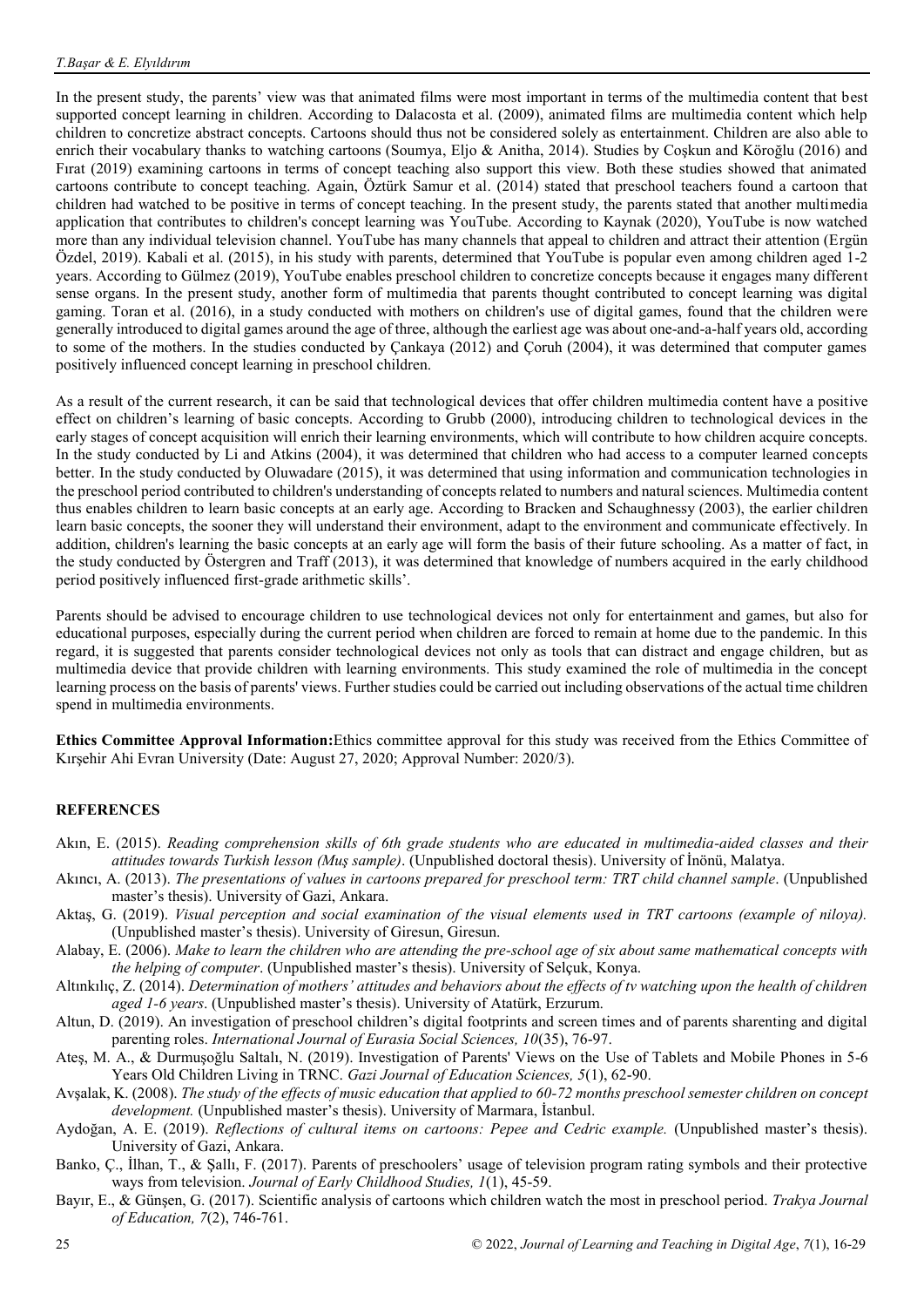- Beydoğan, H. Ö., & Hayran, Z. (2015). The Effect of Multimedia-Based Learning on the Concept Learning Levels and Attitudes of Students. *Eurasian Journal of Educational Research,* 60, 261-280.
- Bozkurt Yükçü, Ş., İzoğlu Tok, A., & Bencik Kangal, S. (2019). The current situation of children's literature: A Developmental overview of the preschool picture e-books. *Journal of Early Childhood Studies, 3*(1), 139-164.
- Bracken, B. A., & Shaughnessy, M. F. (2003). An interview with Bruce Bracken about the measurement of basic concepts in children. *North American Journal of Psychology, 5*(3), 351-364.
- Bulut, R. (2018). *Effects of social studies course designed in accordance with the multimedia learning principles on student motivation, achievement and attitudes.* (Unpublished doctoral thesis). University of Afyon Kocatepe, Afyonkarahisar.
- Bulut, A. (2018). The effects of pre-school students' technological habits on their development characteristics. *Journal of New Approaches in Education, 1*(1), 52-69.
- Bütün Ayhan, A., & Aral, N. (2007). The adaptation study of the bracken basic concept scale-revised form for six-year-old children. *Hacettepe University Journal of Education,* 32, 42-51.
- Can, A. (1995). *Okul öncesi çocuklara yönelik televizyon programları içinde çizgi filmlerin çocukların gelişimine ve iletişimine etkileri [The effects of cartoons on children's development and communication among television programs for preschool children].* (Unpublished doctoral thesis). University of Marmara, İstanbul.
- Canbekli, R. (2019). *The effects of stories and line films on 3-6 year old class students.* (Unpublished master's thesis). University of Gazi, Ankara.
- Carson, V., & Janssen, I. (2012). Associations between factors within the home setting and screen time among children aged 0–5 years: a cross-sectional study. *BMC Public Health, 12*(1), 1-8.
- Coşkun, E., & Köroğlu, M. (2016). Concept teaching in the cartoons of Pepee and Caillou. *The Journal of National Education, 45*(210), 601-619.
- Coşkun, H. İ. (2015). *The relationship among students' learning styles, cognitive loads, academic achievements in 3d multimedia environments.* (Unpublished master's thesis). University of Hacettepe, Ankara.
- Çakıroğlu, Ü., & Taşkın, N. (2016). Teaching numbers to preschool students with interactive multimedia: an experimental study. *Çukurova University Faculty of Education Journal, 45*(1), 1-22.
- Çamlıbel Çakmak, Ö. (2012). *The analysis of the effect of concept education program on the acquisition of basic concepts by young children aged 60-71 months who attend preschool institutions.* (Unpublished doctoral thesis). Selçuk University, Konya.
- Çamlıbel Çakmak, Ö. (2018). *An overview of postgraduate theses within the field of concept at early childhood education.* In 1. Uluslararası Eğitim ve Sosyal Bilimlerde Yeni Ufuklar Kongresi Bildiriler Kitabı [Proceedings of the 1st International Congress on New Horizons in Education and Social Sciences] (pp. 286-299). İstanbul.
- Çankaya, Ö. (2012). *The effect of using computer games on the teaching of some mathematical concepts in pre-school education.* (Unpublished master's thesis). University of Atatürk, Erzurum.
- Çeliköz, N., & Kol, S. (2016). Gaining the effect of time and space concepts to six-year-old children in computer assisted instruction. *Kastamonu Education Journal, 24*(4), 1803-1820.
- Çıkrıkçı, S. (1999). *The effect of cartons in gaining and improving concept for eyes 5 and 6.* (Unpublished master's thesis). University of Ankara, Ankara.
- Çoruh, L. (2004). *Effect of teaching basic concept to preschool children with CAE (Computer Assisted Education).* (Unpublished master's thesis). University of Gazi, Ankara.
- Çoruk, H. (2015). *The effect of multimedia use on academic achievement and anxiety in elementary school students.* (Unpublished master's thesis). University of Amasya, Amasya.
- Dalacosta, K., Kamariotaki-Paparrigopoulou, M., Palyvos, J. A., & Spyrellis, N. (2009). Multimedia application with animated cartoons for teaching science in elementary education. *Computers & Education, 52*(4), 741-748.
- Demir, N., & Kabadayı, A. (2008). Comparison of traditional and computer-assisted teaching methods for preschoolers' color concept acquisition. *International Journal of Human Sciences, 5*(1), 1-18.
- Dorey, E., Roberts, V., Maddison, R., Meagher-Lundberg, P., Dixon, R., & Ni Mhurchu, C. (2010). Children and television watching: a qualitative study of New Zealand parents' perceptions and views. *Child: care, health and development, 36*(3), 414-420.
- Duisembekova, Z. (2014). *Use of English songs on YouTube to teach vocabulary to young learners.* (Unpublished master's thesis). University of Gazi, Ankara.
- Emir, Ö. M. (2011). *The effects of children programs on children between 60 and 72 monthly.* (Unpublished master's thesis). University of Afyon Kocatepe, Afyonkarahisar.
- Ergün Özdel, Z. G. (2019). *The analysis of negative content for children on the most watched video chanel YouTube; in Turkey.* (Unpublished master's thesis). University of Ankara, Ankara.
- Ergüney, M. (2017). A research on the effects of internet on preschool children. *Ulakbilge-Journal of Social Science, 5*(17), 1917- 3938.
- Ergül, A. (2007). *Turkish adaptation of Boehm preschool test of basic concept-3 on 36-47 month old.* (Unpublished master's thesis). University of Ankara, Ankara.
- Fırat, H. (2019). Child reality in cartoons: niloya as an example. *International Journal of Turkish Literature Culture Education, 8*(2), 1007-1033.
- Glesne, C. (2012). *Nitel araştırmaya giriş [Introduction to qualitative research].* (Translation Editors: A. Ersoy & P. Yalçınoğlu). Ankara: Anı Publishing.
- Grubb, P. W. (2000). *A comparison of concept age gains of kindergarten children in traditional and twenty-first century classrooms.* (Unpublished master's thesis). Johnson Bible College.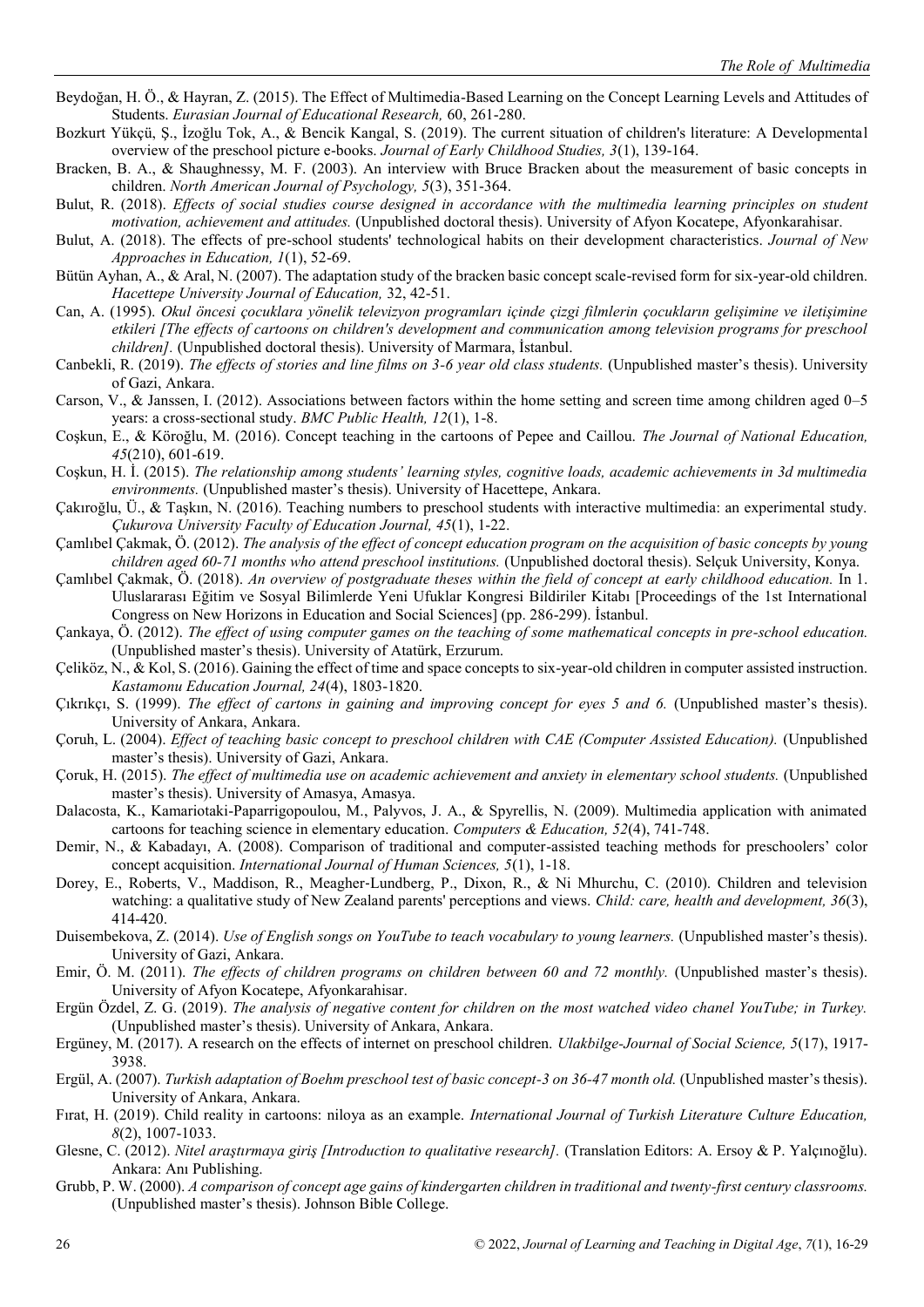- Güleken Katfar, Ü. (2019). *Investigation of the effects of dominant personality characteristics on children in cartoons.* (Unpublished master's thesis). University of Dicle, Diyarbakır.
- Gülmez, E. (2019). *Using YouTube as an educational technology for teaching concepts in pre-school.* (Unpublished master's thesis). University of Necmettin Erbakan, Konya.
- Gündoğdu, Z., Seytepe, Ö., Pelit, M. B., Doğru, H. Güner, B. Arıkız, E., … & Kaya, E. (2016). Media use by preschool-aged children. *Journal of Health Sciences of Kocaeli University, 2*(2), 6-10.
- Gündüz Kalan, Ö. (2010). Media Literacy and Pre-school Children: A Research of Media Literacy Awareness. *İstanbul University Faculty of Communication Journal, 1(*39), 59-73.
- Güngör, M. (2014). Preschool children's watching television habits and parental attitudes. *Mustafa Kemal University Journal of Graduate School of Social Sciences, 11*(28), 199-216.
- Hamarat, D., Işıtan, S., Özcan, A., & Karaşahin, H. (2015). An Assessment on Cartoons Which are Watched by Preschoolers: The Sample of Caıllou and Sponge Bob. *Balıkesir University The Journal of Social Sciences Institute, 18*(33), 75-91.
- Hayran, Z. (2010). The impact of multi stimuli educational environment on concept development of students. *Education and Science, 35*(158), 128-142.
- Holloway, D. J., Green, L., & Stevenson, K. (2015). Digitods: Toddlers, touch screens and Australian family life. *M/C Journal 18*(5). https://doi.org/10.5204/mcj.1024.
- İnci, M.A., & Kandır, A. (2017). Evaluation of scientific studies related to the use of digital technology in preschool education. *Hitit University Journal of Social Sciences Institute, 10*(2), 1705-1724.
- Jinqiu, Z., & Xiaoming, H. (2004). Parent–child co-viewing of television and cognitive development of the Chinese child. *International Journal of Early Years Education, 12*(1), 63-77.
- Jones, M., & Liu, M. (1997). Introducing interactive multimedia to young children: A case study of how two-year-olds interact with the technology. *Journal of Computing in Childhood Education, 8*(4), 313-343.
- Kabali, H. K., Irigoyen, M. M., Nunez-Davis, R., Budacki, J. G., Mohanty, S. H., Leister, K. P., & Bonner, R. L. (2015). Exposure and use of mobile media devices by young children. *Pediatrics, 136*(6), 1044-1050.
- Kacar, A. Ö. (2006). *The role of computer-assisted education in pre-school education.* (Unpublished master's thesis). University of Gazi, Ankara.
- Kaptan, F. (1998). Fen öğretiminde kavram haritası yönteminin kullanılması [Using the concept map method in science teaching]. *Hacettepe University Journal of Education,* 14, 95-99.
- Kaya, S. (2005). *The effect of a multimedia material for concept development on the preschool children's environmental concept development.* (Unpublished master's thesis). University of Ankara, Ankara.
- Kaynak, N. B. (2020). *Ads that target children in social media applications: a review on YouTube*. (Unpublished master's thesis). University of Erciyes, Kayseri.
- Kenanoğlu, R, & Kahyaoğlu, M. (2011). *Relationship between the cognitive, emotional and social behavior of pre-school children and the internet use.* In 5th international computer & instructional technologies symposium proceedings book (pp. 649- 654). Fırat University, Elazığ.
- Kesicioğlu, O. S. (2011). *An analysis of the impact of an instructional program designed with direct instruction method and of a computer assisted instructional program designed in accordance with this method on preschoolers` geometric figures concepts learning.* (Unpublished doctoral thesis). Gazi University, Ankara.
- Kılıçkaya, A., Yıldırım, M., Çelik, B., & Uyanık Balat, G. (2018). *The investigation of mothers' views of preschool aged children's use of smartphones and tablets.* In Uluslararası IV. çocuk gelişimi kongresi tam metin kitabı [International IV. child development congress full text book] (pp. 133-143). Hacettepe University Culture Center, Ankara.
- Kılınç, S. (2015). *Investigation of parents' views about preschool age children technology use.* (Unpublished master's thesis). University of Dumlupınar, Kütahya.
- Kızıltaş, E., & Ertör, E. (2018). An analysis of the parents' opinions about the smartphone use of preschool children. *Uşak University Journal of Educational Research, 4*(2), 1-18.
- Koçak, Ö. (2016). *The effects of three dimension cartoons on preschool children's concept development of position on the space.* (Unpublished doctoral thesis). Atatürk University, Erzurum.
- Koçak, Ö., & Göktaş, Y. (2020). Investigation of parents' perspectives and views on cartoons. *Journal of Early Childhood Studies, 4*(1), 52-73.
- Kol, S. (2014). Analysis of past events indicators and visual objects in the early childhood period story books. *International Journal of Human Sciences, 11*(2), 992-1003.
- Konca, A. S. (2014). *Preschool children's interaction with information and communication technology.* (Unpublished master's thesis). University of İnönü, Malatya.
- Konca, A. S. (2019). *Investigating the social interactions between parents and young children during digital activities at home.* (Unpublished doctoral thesis). Middle East Technical University, Ankara.
- Kulakçı Altıntaş, H. (2018). *Determination of the use of technological devices among 0-3 year old children and attitudes and behaviors of their parents for the use of technological devices.* In Uluslararası IV. çocuk gelişimi kongresi tam metin kitabı [International IV. child development congress full text book] (pp. 108-115). Hacettepe University Culture Center, Ankara.
- Kurt, E. (2014). *Opinions of students, teachers and parents about the impact of TRT Çocuk channel on 4-6 age group students' language development.* (Unpublished master's thesis). University of Karadeniz Teknik, Trabzon.
- Lepicnik, J. & Samec, P. (2013). Communication technology in the home environment of four-year-old children (Slovenia). *Scientific Journal of Media Education,* 40, 119-126.
- Li, X., & Atkins, M. S. (2004). Early childhood computer experience and cognitive and motor development. *Pediatrics, 113*(6), 1715-1722.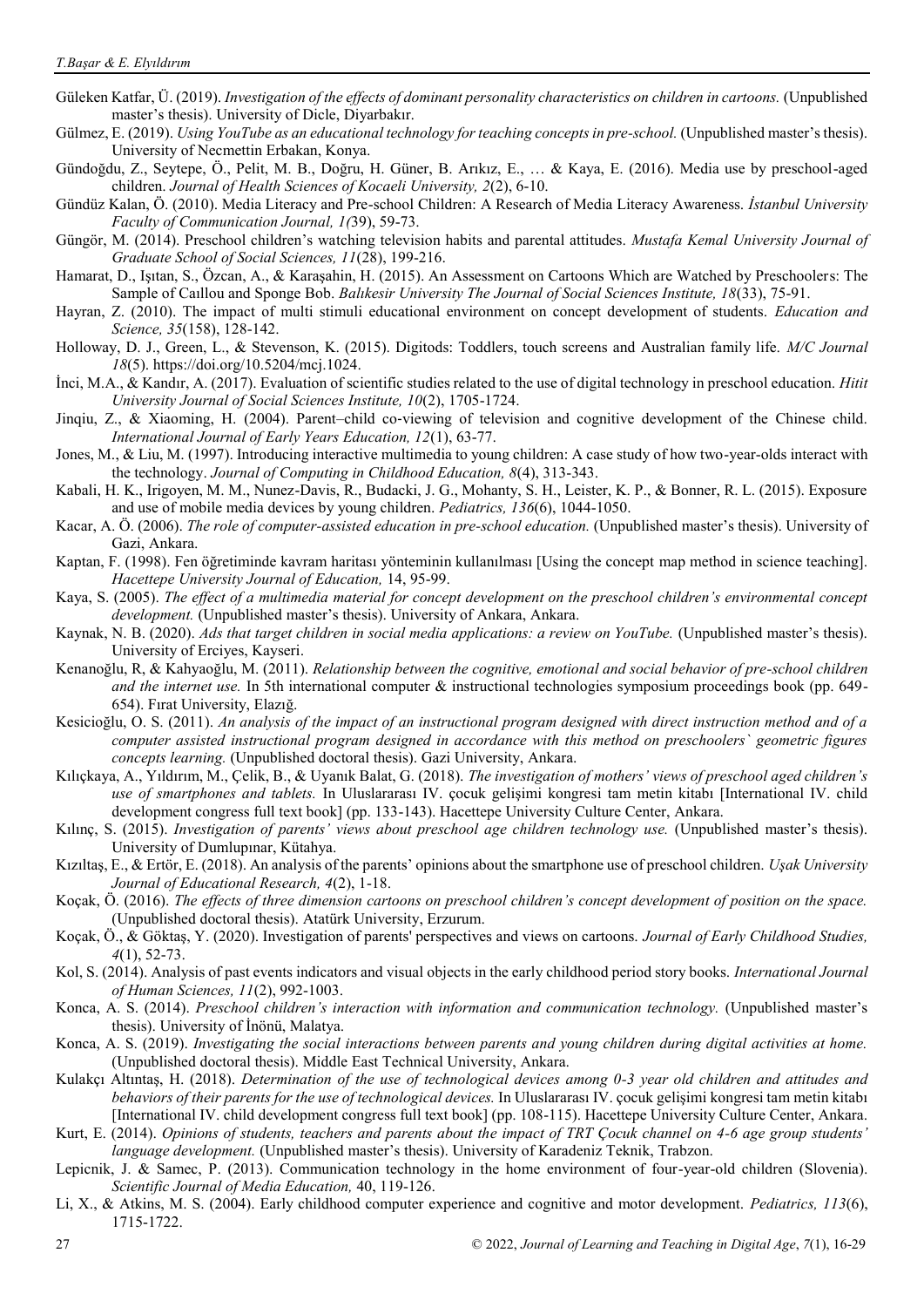Linebarger, D. L., & Walker, D. (2005). Infants' and toddlers' television viewing and language outcomes. *American Behavioral Scientist, 48*(5), 624-645.

Manocha, A., & Narang, D. (2004). Concept development status of rural preschoolers. *Journal of Human Ecology, 16*(2), 113-118.

Mayer, R. E. (1999). Multimedia aids to problem-solving transfer. *International Journal of Educational Research, 31*(7), 611-623.

Miles, M. B., & Huberman, A. M. (1994). *An expanded sourcebook qualitative data analysis.* London: Sage Publications.

- Nusir, S., Alsmadi, I., Al-Kabi, M., & Sharadgah, F. (2013). Studying the impact of using multimedia interactive programs on children's ability to learn basic math skills. *E-Learning and Digital Media, 10*(3), 305-319.
- Od, Ç. (2013). The contribution of authentic animated cartoons to listening comprehension and speaking in learning a foreign language at an early age. *Turkish Studies - International Periodical for The Languages, Literature and History of Turkish or Turkic, 8*(10), 499-508.
- Oluwadare, F. A. (2015). ICT use in preschool science education: a case study of some private nursery schools in Ekiti state. *Journal of Education and Practice, 6*(31), 75-79.
- Oruç, C., Tecim, E., & Özyürek, H. (2011). Role models and cartoons on personality development of pre-school children. *Ekev Academy Journal, 15*(48), 303-319.
- Öngöz, S., Aydın, Ş., & Aksoy, D. A. (2016). Tendencies in Graduate Theses Sampling Multimedia in Educational Science Field in Turkey. *Journal of Instructional Technologies & Teacher Education, 5*(1), 45-58.
- Östergren, R., & Träff, U. (2013). Early number knowledge and cognitive ability affect early arithmetic ability. *Journal of Experimental Child Psychology, 115*(3), 405-421.
- Özkan, B. (2017). 5-6 year children's computer / tablet usage levels by mother's views. *The Journal of Academic Social Science, 5*(54), 390-399.
- Özkılıç Kabul, N. D. (2019). *Investigation of the effects of technology use on social skill, play skill and language development in three years old children.* (Unpublished doctoral thesis). University of Maltepe, İstanbul.
- Özyürek, A. (2018). Analysis of computer technology use of preschool children based on the views of their mothers. *Journal of Child and Development, 2*(2), 1-12.
- Öztürk Samur, A., Durak Demirhan, T., Soydan, S., & Önkol, L. (2014). Assessment of Pepee cartoon from perspectives of parents teachers and children. *Mustafa Kemal University Journal of Graduate School of Social Sciences, 11*(26), 151-166.
- Park, C., & Park, Y. R. (2014). The conceptual model on smart phone addiction among early childhood. *International Journal of Social Science and Humanity, 4*(2), 147-150.
- Preradović, N. M., Unić, D., & Boras, D. (2014). *Multimedia literacy in preschool and primary education.* In Proceedings of the 2nd International Conference on Computer Supported Education (pp. 97-105). Cambridge.
- Rideout, V., & Hamel, E. (2006). *The media family: electronic media in the lives of infants, toddlers, preschoolers and their parents.* Menlo Park, CA: Kaiser Family Foundation.
- Sapsağlam, Ö. (2018). Altering Game Preferences of Preschool Children. *Ahi Evran University Journal of Kırşehir Education Faculty, 19*(1), 1122-1135.
- Senemoğlu, N. (2018). *Gelişim, öğrenme ve öğretim: kuramdan uygulamaya [Development, learning and instruction: from theory to practice].* Ankara: Anı Publishing.
- Sezgin, E., & Tonguç, G. (2016). A sample research on using mobile technologies in preschool education. *Journal of Research in Education and Teaching, 5*(34), 296-303.
- Shilpa, S., & Sunita, M. (2013). A study about role of multimedia in early childhood education. *International Journal of Humanities and Social Science Invention, 2*(6), 80-85.
- Silverman, R., & Hines, S. (2009). The effects of multimedia-enhanced instruction on the vocabulary of English-language learners and non-English-language learners in pre-kindergarten through second grade. *Journal of Educational Psychology, 101*(2), 305-314.
- Soumya, A., Eljo, J. O. J. G., & Anitha, R. (2014). A study on parental perception towards children viewing cartoon. *International Journal of Scientific Research, 3*(9), 466-467.
- Şimşek İşliyen, F., & İşliyen, M. (2015). An Analysis of Children's Media Perception Through Drawings. *Global Media Journal TR Edition, 5*(10), 271-287.
- Topan, A., & Kuzlu Ayyıldız, T. (2018). *Investigating influence of technological device usage on the life quality for preschool children.* In Uluslararası IV. çocuk gelişimi kongresi tam metin kitabı [International IV. child development congress full text book] (pp. 157-170). Hacettepe University Culture Center, Ankara.
- Toran, M., Ulusoy, Z., Aydin, B. Deveci, T., &Akbulut, A. (2016). Evaluation of mothers' views regarding children's use of digital game. *Kastamonu Education Journal, 24*(5), 2263-2278.
- Türkkent, E. (2012). *The ideas of mother and teacher about the effects of the television on pre- school education children.* (Unpublished master's thesis). University of Mehmet Akif Ersoy, Burdur.
- Uğurtay Üstünel, A. (2007). *Study of validity and reliability of bracken basic concept scale-revised test.* (Unpublished master's thesis). University of Gazi, Ankara.
- Ulus, L. (2005). *The investigation of opinions of nursery school teachers who are teaching at the centre of Ankara relation to five and six-years -old children' level of knowledge about conceptual developments and to what extent the activities that improve conceptual.* (Unpublished master's thesis). University of Gazi, Ankara.
- Uzunboylu, H., & Gündoğdu, E. G. (2018). A content analysis study on pre-school education and instructional technologies. *International Journal of Innovative Research in Education, 5*(4), 119-128.
- Üstün, E., & Akman, B. (2003). Concept development in three year olds. *Hacettepe University Journal of Education,* 24, 137-141. Yalçın, V., & Erden, Ş. (2018). Examination of parental perceptions on the use of smart devices by preschool children. *Erzincan University Journal of Education Faculty, 20*(2), 461-480.